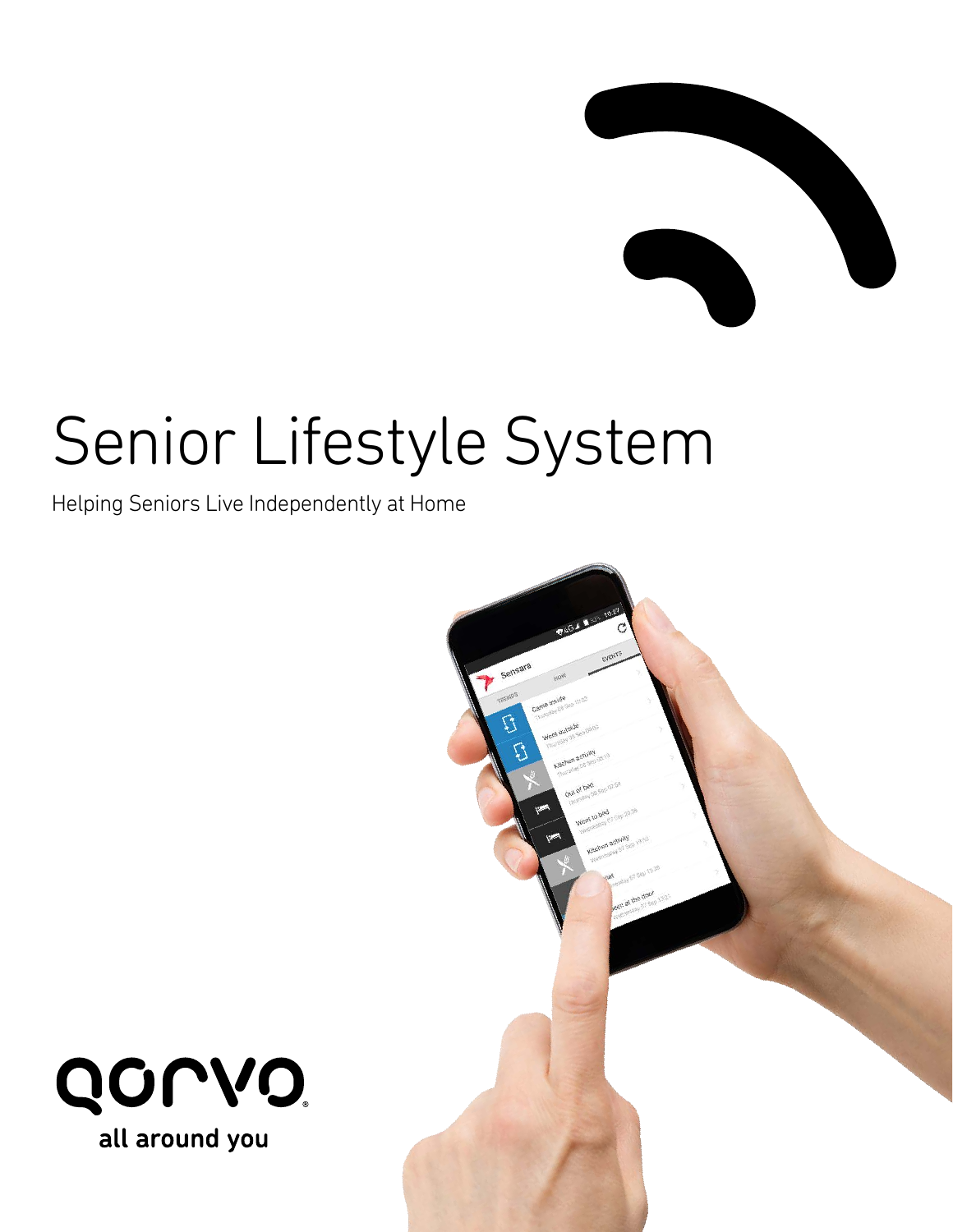

The Senior Lifestyle System, developed by Qorvo® and Sensara®, is designed to help seniors feel safe and live independently at home. The system learns seniors' everyday behavior patterns using unobtrusive wireless sensors located around the home, and detects changes in behavior that may cause concern. It then alerts family members and/or caregivers via messages. The system uniquely uses proven technology that has been successfully tested in residential care facilities for several years, and is now available to service providers, retailers, and smart-home system integrators for home installation. Qorvo's wireless Internet of Things technology makes the system robust, virtually maintenance free, low cost and easy to install.

### About the Senior Lifestyle System **Cloud** Family Data Management & Analytics System **Home Gateway Smart Home Sensors** Dual-Mode Smart Home Sentrollers **Safe & Independent Assisted Living Operators** Subscriber management Billing systems Customer support **Data Center** Data analytics Exception management Alert generation 1 2 3



The Senior Lifestyle System gathers information using a few small, battery-powered sensors installed in the home. The system uses a combination of motion sensors and open/close sensors; the total number required ranges from five in an apartment to eight in a large house. To ensure the effectiveness of the system, the sensors must be installed in carefully selected locations:

- Hallway • Living room
	- Front door
- Kitchen refrigerator

• Bathroom

More sensors can be added, in locations such as the back door or second bathroom to cover a larger home.



The wireless sensors connect automatically to a gateway that is plugged into the standard internet router provided by the user's phone or cable company. The sensor devices are pre-commissioned to the gateway.



An intuitive smartphone app guides the installation and setup process. The Senior Lifestyle System is non-intrusive: it doesn't require seniors to wear monitoring technology, it doesn't use cameras, and it respects users' privacy.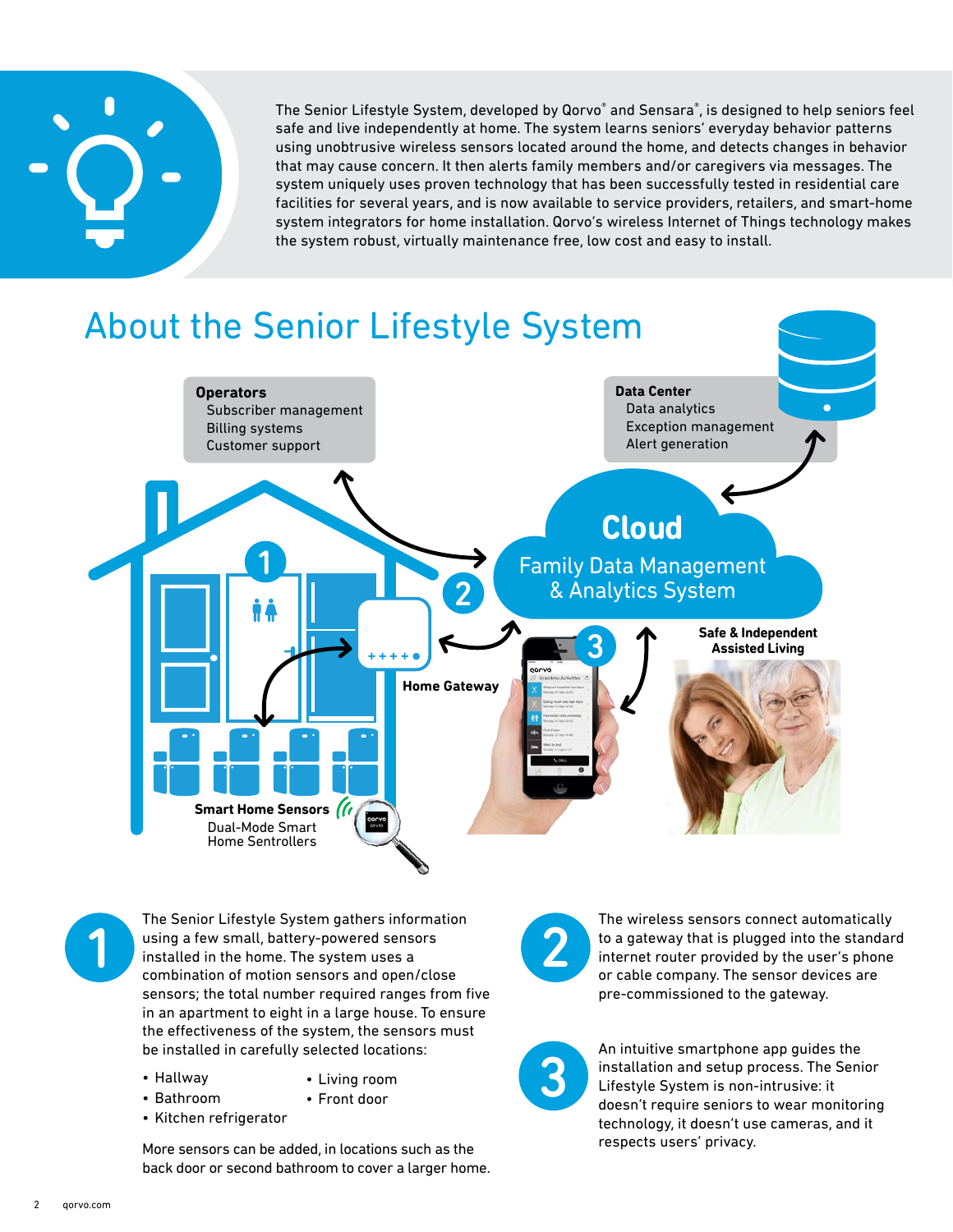## How the System Works

After installation, the sensors start to collect data about seniors' behavior. The data is uploaded to a cloud-based analytics engine. Over time, usually in about two weeks, the analytics engine learns to recognize everyday patterns: when someone gets up, how frequently they use the kitchen, when they take naps, and the length of outings such as shopping trips.

Once the system understands these behavioral patterns, it can detect and analyze exceptions. It does so by continually comparing the data it receives from sensors (or the lack of data) with the normal pattern of behavior. This enables the system to identify minor exceptions like skipping a meal, major exceptions like not getting out of bed in the morning, and other anomalies such as a suspiciously long period of inactivity during the afternoon.

The system provides intelligent status updates and alerts via a dashboard in the smartphone app. When it detects an exception, it sends a message to a caregiver, family member or friend.

Designed to help seniors feel safe and live independently at home.









Caregiver: peace of mind, less stress

Slim sensors Suitable for all homes Data is translated to secure app that identifies and alerts

## Providing Long-Term and Short-Term Value

The Senior Lifestyle System provides value both in the short term and over the long term. In the short term, it quickly alerts caregivers and loved ones to potential problems. For example, a lack of activity during the day might suggest an illness or a fall, while a longer-than-usual outing might suggest the person is lost. Over the long term, the system can detect and alert family members to gradual changes in behavior that might otherwise be missed, such as walking more slowly or alterations in sleep and eating patterns.